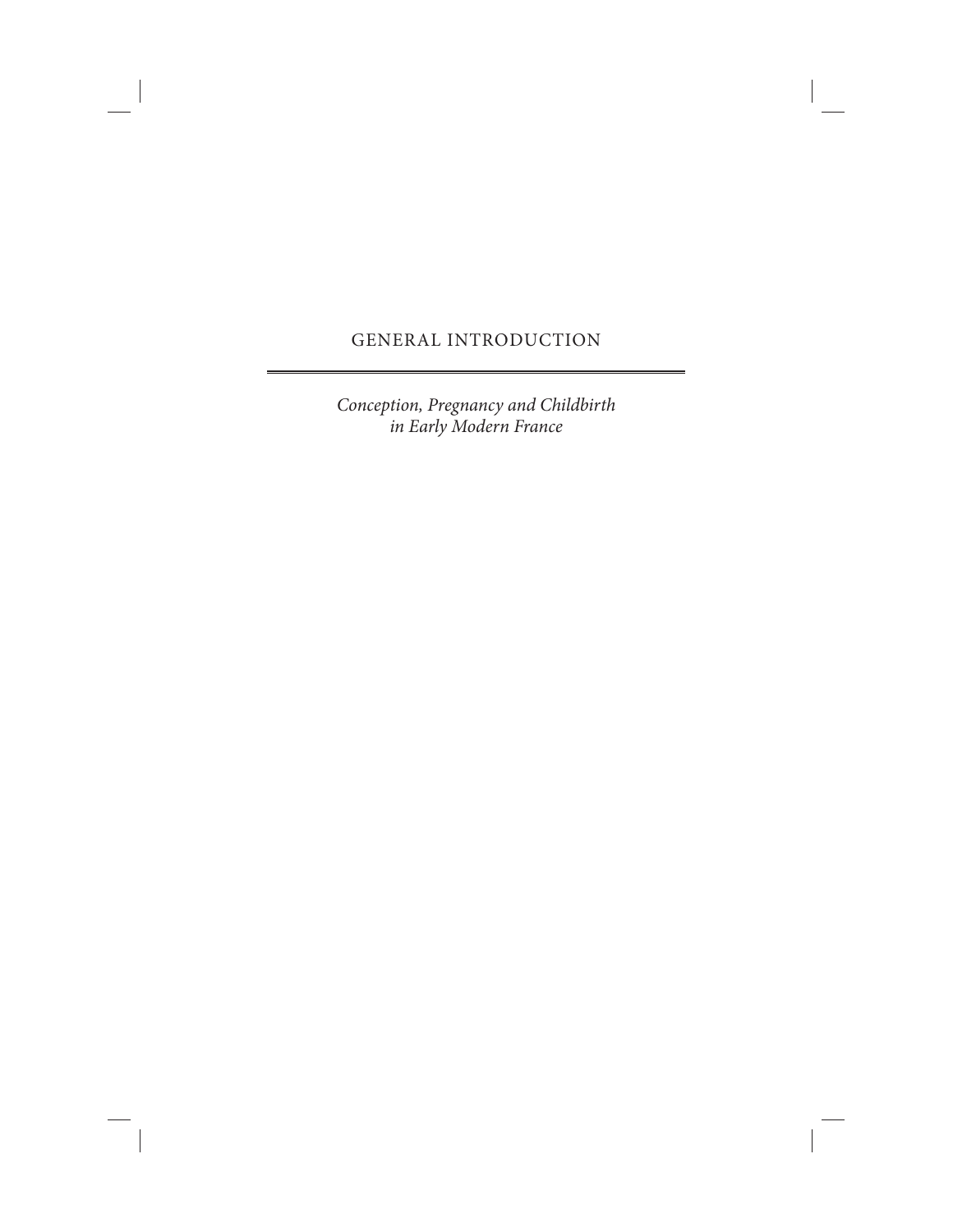## xvi *General Introduction*

## *Medical Treatises in French, c. 1550–1650*

… so that women of all stations may receive […] good support, and so that their cruellest mortal sufferings may be reduced, alleviated and ended; their illnesses cured; their lives saved and preserved; and their children, who would otherwise perish at birth, may be delivered more easily and safely while they enjoy good health and recovery.1

The sixteenth and earlier seventeenth centuries in western Europe are marked by the rising number of volumes circulating in both Latin and, increasingly, in vernacular languages on the subject of women's health in general, and on conception, pregnancy and childbirth in particular. France was at the forefront of the growth in such vernacular medical treatises: some twenty works were published in French between 1530 and 1630, and over seventy editions of these have been documented to date.<sup>2</sup> For this reason alone, the French treatises merit attention, but in addition a number of them were also translated into other languages, including English and even Latin, which remained the international language of medicine well into the seventeenth century,<sup>3</sup>

3. I. Maclean provides an analysis of trends in the composition, publishing and circulation of Latin medical works in the Renaissance in his chapter, 'The diffusion of learned medicine in the sixteenth century through the printed book', in eds. W. Bracke and H. Deumens, *Medical Latin from the Late Middle Ages to the Eighteenth Century* (Brussels, 2000), 93–114. He demonstrates (100–101) a particularly sharp increase in the production of medical works in Latin across Western Europe between 1570 and 1630.

<sup>1.</sup> Jacques Duval, *On Hermaphrodites and Deliveries of Women* (1612): see 232.

<sup>2.</sup> I provide full bibliographical details of these French works in my volume *Les Traités d'obstétrique en langue française au seuil de la modernité: bibliographie critique des 'Divers Travaulx d'Euchaire Rösslin' (1536) à l''Apologie De Louyse Bourgeois sage femme' (1627)*, (Droz: Geneva, 2007). I draw on the pioneering study of the treatment of women in French Renaissance medicine by E. Berriot-Salvadore, *Un corps, un destin: la femme dans la médecine de la Renaissance* (Paris: Champion, 1993), and on the analysis of scholarly Renaissance debates and beliefs (in Latin and vernacular texts) about the female body and procreation in I. Maclean, *The Renaissance Notion of Woman. A study in the fortunes of scholasticism and medical science in European intellectual life* (Cambridge: Cambridge University Press, 1980). For other medical texts published in French, it is still useful to consult the census by H. Stone, 'The French Language in Renaissance Medicine', *Bibliothèque d'Humanisme et Renaissance* XV (1953), 315–343.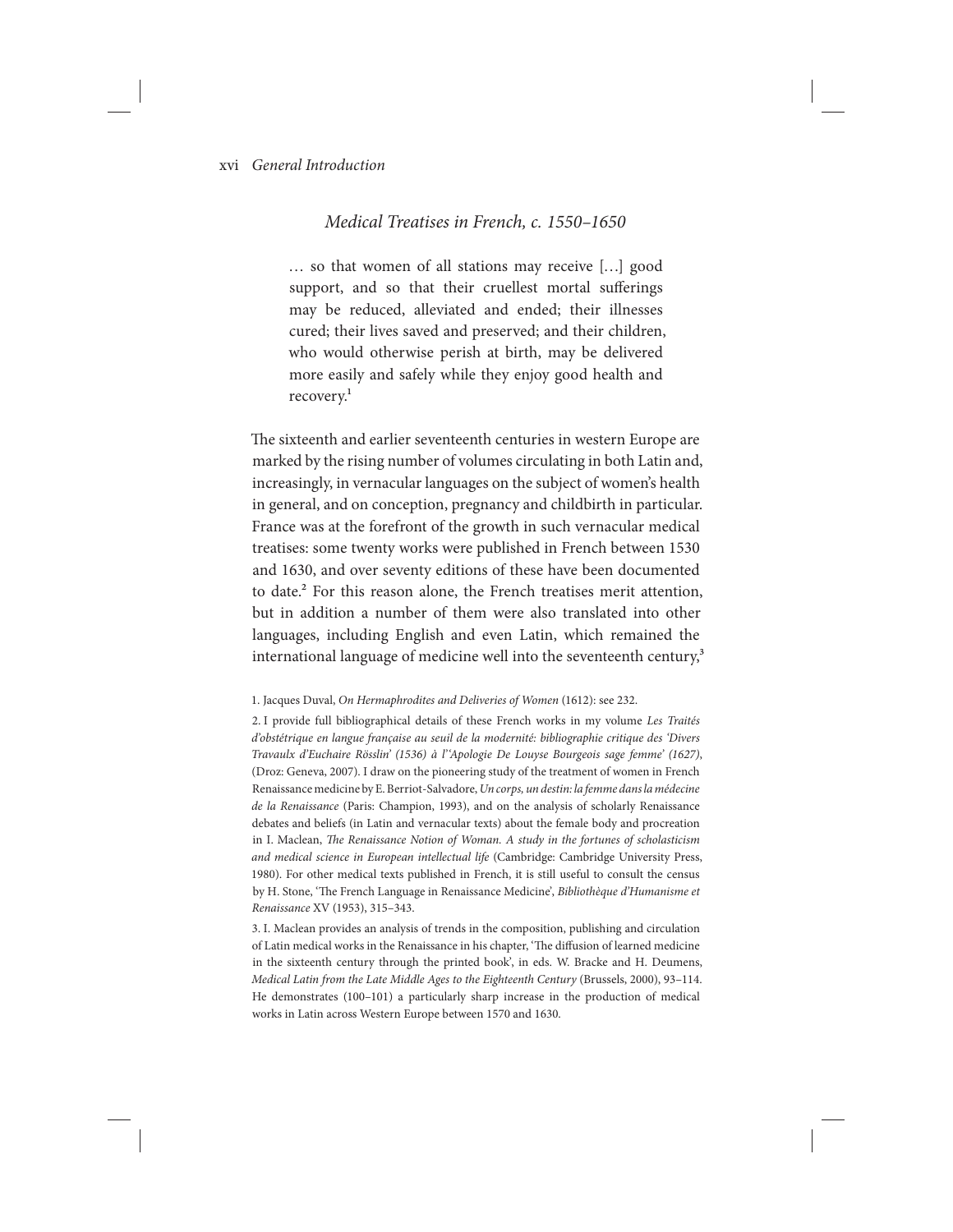and so their significance is extensive. The number of vernacular medical works published in French was significantly higher than that for other languages, a fact that admits no simple explanation.<sup>4</sup> We may conjecture that, in part, the success of the first treatises probably encouraged other French medical writers to follow suit.<sup>5</sup> Equally, the international reputation of the medical faculties in Montpellier and Paris attracted students from France and beyond who were eager to learn under leading physicians and anatomists, and the interest in conception, pregnancy and delivery shown by such distinguished figures as Ambroise Paré, André Du Laurens and Jean Riolan the younger undoubtedly fueled the energy of those who studied under them.

Who were the authors of these French vernacular treatises, and what do we know of their envisaged and actual readerships? All but one of the works were written by men, most often by physicians, and in a few cases by surgeons; the one exception was the royal midwife, Louise Bourgeois, who recorded her *Observations* based on her care and delivery of some 2,000 women in a series of three volumes appearing in 1609, 1617 and 1626.<sup>6</sup> These *Observations* apart, the

6. Bourgeois was ahead of her counterparts in other European countries: see *Diverse Observations on Sterility, Miscarriage, Fertility, Childbirth, and the Diseases of Women and Newborn Children (1626)*, O'Hara, and Klairmont Lingo. (Toronto: Toronto University Press, forthcoming). In her introduction, Klairmont Lingo draws attention to Bourgeois's 'commanding style with an assured rhetoric that underlines her right to contribute to medical knowledge'. For an earlier study of Bourgeois's career, see W. Perkins, *Midwifery and Medicine in Early Modern France: Louise Bourgeois* (Exeter: University of Exeter Press, 1996). The first treatise published by a midwife in England was Jane Sharp's *The Midwives Book* of 1671, and in Germany Justine Siegemundin's *The Court Midwife* of 1690.

<sup>4.</sup> See *Les Traités d'obstétrique au seuil de la modernité*, p. 46. The treatment of women's health, pregnancy and childbirth in French medical texts also encouraged writers of fiction and poetry to take up some of these themes, as explored by H. Tucker in *Pregnant Fictions: Childbirth and the Fairy Tale in Early Modern France* (Detroit: Wayne State University Press, 2003), and by K. Read in *Birthing Bodies in Early Modern France: Stories of Gender and Reproduction* (Farnham: Ashgate, 2011).

<sup>5.</sup> See the number of French editions between 1536 and 1632 of Eucharius Rösslin's midwifery treatise (*A Rosegarden for Pregnant Women and Midwives*); and from 1549–1685 of Ambroise Paré's works concerning pregnancy and birth; and the run-away success from 1578–1608 of Laurent Joubert's *Popular Errors* [*Erreurs populaires*], largely concerned with women's sexual and reproductive health (*Les Traités d'obstétrique*, 96–117, 123–142, 194–233).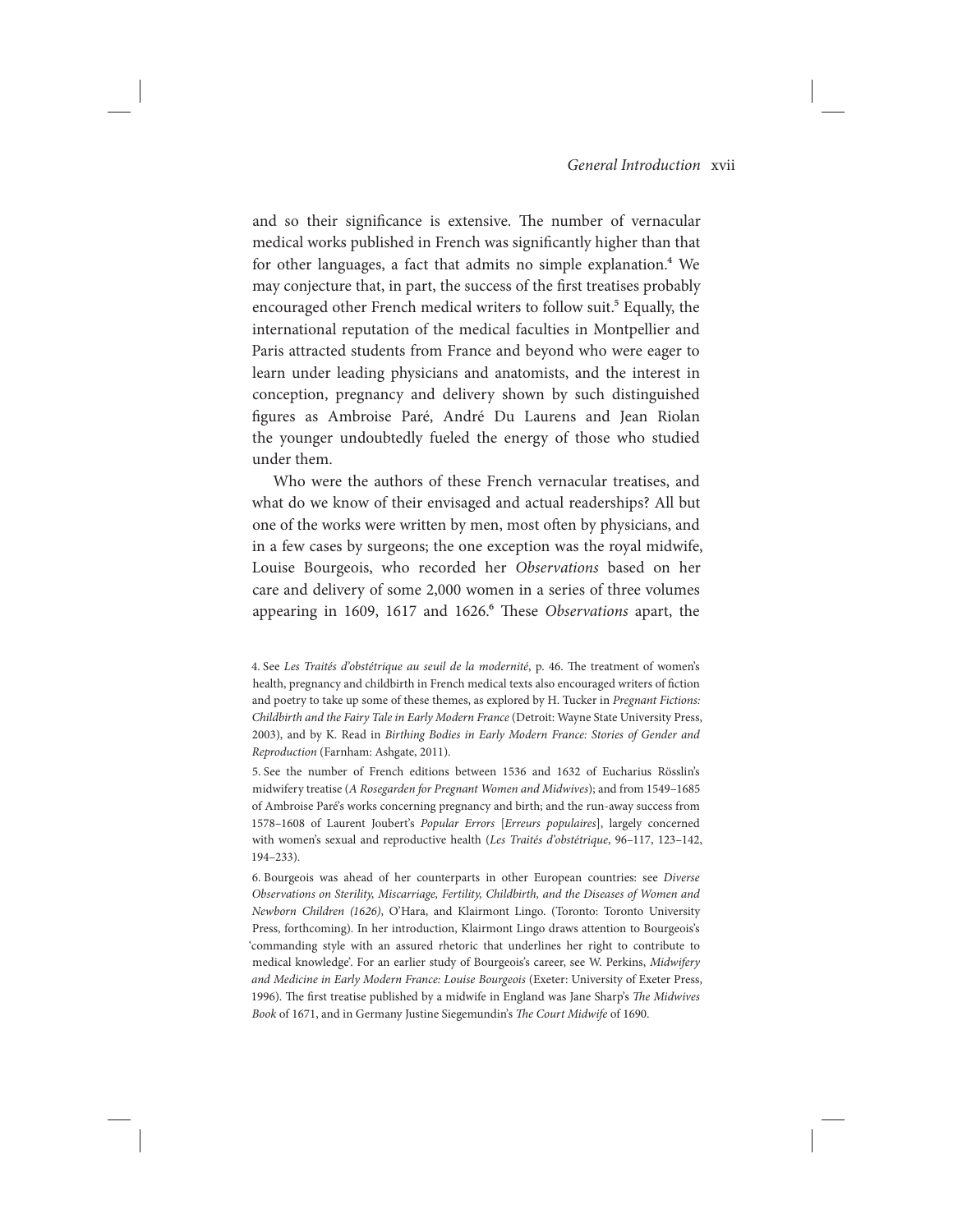## xviii *General Introduction*

medical treatises offer only a masculine, professional perspective on the uniquely female activity of bearing children.<sup>7</sup> However, the male authors are often aware that they are addressing a mixed audience, comprising professionals and lay readers, the latter including men and women. Some of the treatises are clearly directed at fellow practitioners, sometimes physicians and often surgeons (who, as a group, could not be expected to have the physicians' ability to read Latin fluently). Occasionally they are directed at apothecaries, or midwives — an exclusively female group, which ranged from skilled, trained, literate women at the highest end (especially in major cities) to unskilled, untrained and illiterate practitioners, the least reputable of whom were typical figures of satirical humor.8 Other texts are either primarily or partly directed at lay readers, especially literate women of childbearing age.

In most respects, historians of medicine would argue that the theoretical understanding and practical care of pregnancy and childbirth does not change markedly between the Middle Ages and the mid- to late-seventeenth century. Abraham Bosse's etching of a family scene of childbirth in 1633, and the accompanying (anonymous) verses, shown opposite, are representative of this continuum.<sup>9</sup> However, other areas of women's medicine — what today would be termed gynecology — did evolve. In particular, Monica Green has convincingly argued that 'the gendering of gynecology took a different path from that of obstetrics', so that, by the turn of the sixteenth century, 'while care of uncomplicated births remained in the hands of women, gynecological care (as well as certain aspects of emergency obstetrical care) had passed into the hands of men.'10 It

7. Even literate women of this period do not often record in writing intimate details of their experiences of pregnancy and giving birth, judging by the various letters and journals I have perused without finding the autobiographical information a modern perspective might lead us to anticipate.

8. See for example the incompetent, avaricious midwives who swarm to attend Gargamelle in Rabelais's *Gargantua* (1534)*,* ch. VI.

9. I would observe that it was unlikely a father would often be present at the birth; this is probably a rhetorical rather than realistic aspect of the representation, whereas most other details of the picture appear a very close reflection of contemporary social reality. On reading Bosse's image see: C. Goldstein, *Print Culture in Early Modern France. Abraham Bosse and the purposes of print* (Cambridge: Cambridge University Press, 2012), 59–68.

10. *Making Women's Medicine Masculine. The rise of male authority in pre-modern gynaecology* (Oxford: Oxford University Press, 2008), x.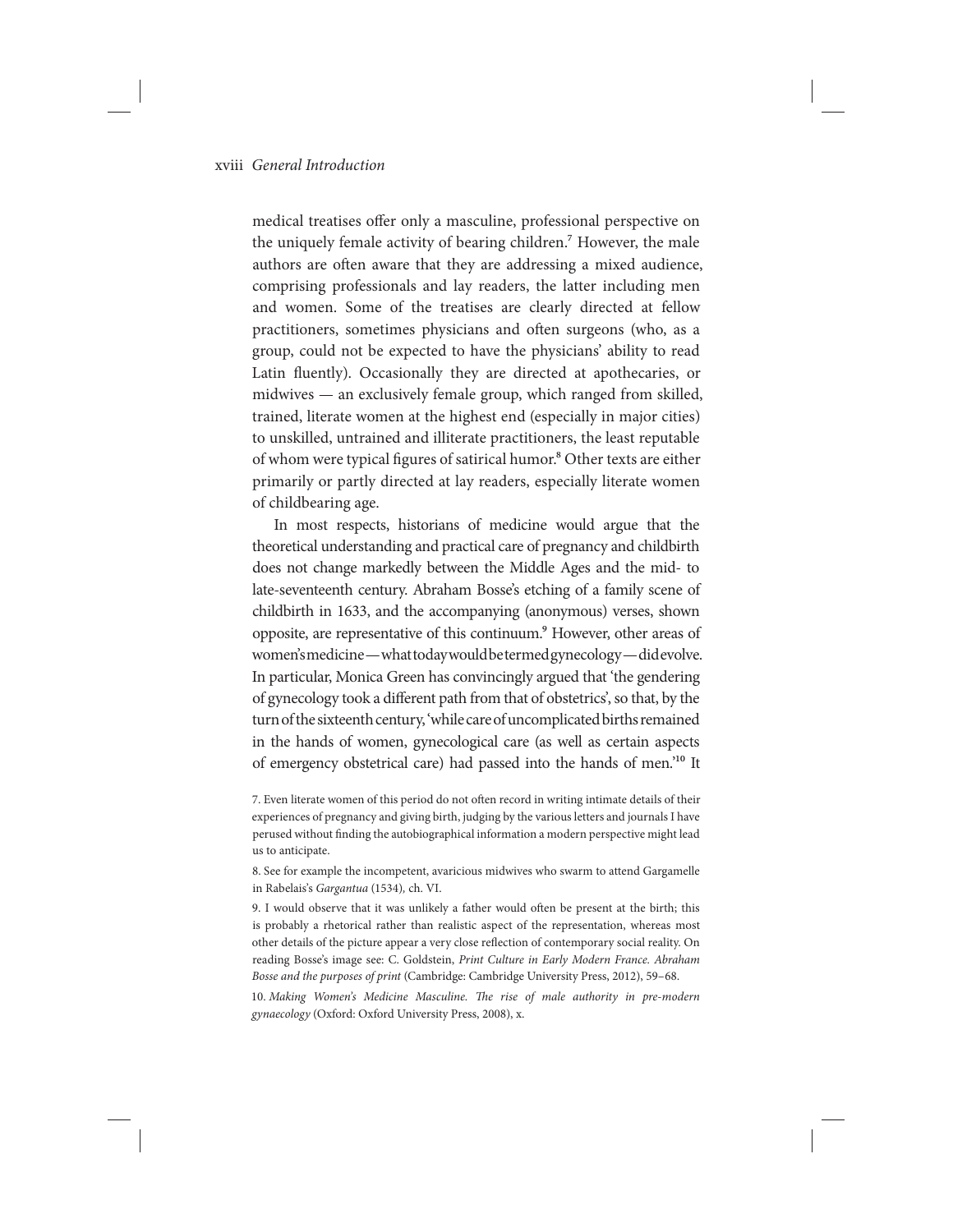### *General Introduction* xix



## 2) Family scene of childbirth

Abraham Bosse, *L'Accouchement* (etching), Paris, 1633 (The Metropolitan Museum of Art, Harris Brisbane Dick Fund, 1926. 26.49.40 Image)

*Alas! I can bear it no longer: the suffering which grips me Weakens me completely; My body is dying and there is no cure For the pains I feel. THE MOTHER IN LABOR*11

*Madam, be patient, Do not cry out in this way; It's finished, and I swear You are giving birth to a fine Boy. THE MIDWIFE*12

*This news brings me relief, Now all my grief is wiped away, Come, my dear, be brave, Your suffering will soon be over. THE HUSBAND*13

*In this painful labor, to which no other torment Can be compared; Deliver her, Lord, and keep her safe In giving birth. THE WOMAN PRAYING*14

11. I have given an English translation of the four short (anonymous) poems which Bosse had printed beneath the etching. The French original reads: 'Hélas! Je n'en puis plus: le mal qui me possede / Affoiblit tous mes sens; / Mon corps s'en va mourant et n'est point de remede / Aux peines que je sens.' L'ACCOUCHÉE

12. 'Madame prenez patience, / Sans crier de ceste façon; / C'en-est faict, en ma conscience / Vous accouchez d'un beau Garçon.' LA SAGE FEMME. (In French, the lines spoken by the midwife and husband are markedly shorter than those of the mother or woman praying.)

13. 'Cette nouvelle me soulage, / Voylà tout mon dueil effacé, / Sus, mon coeur, ayez bon courage, / Vostre mal est tantost passé.' LE MARY

14. 'Dans ce penible effort, à qui n'est comparable / Aucun autre tourment; / Delivrez-la, Seigneur, et soyez secourable / A son enfantement.' LA DEVOTE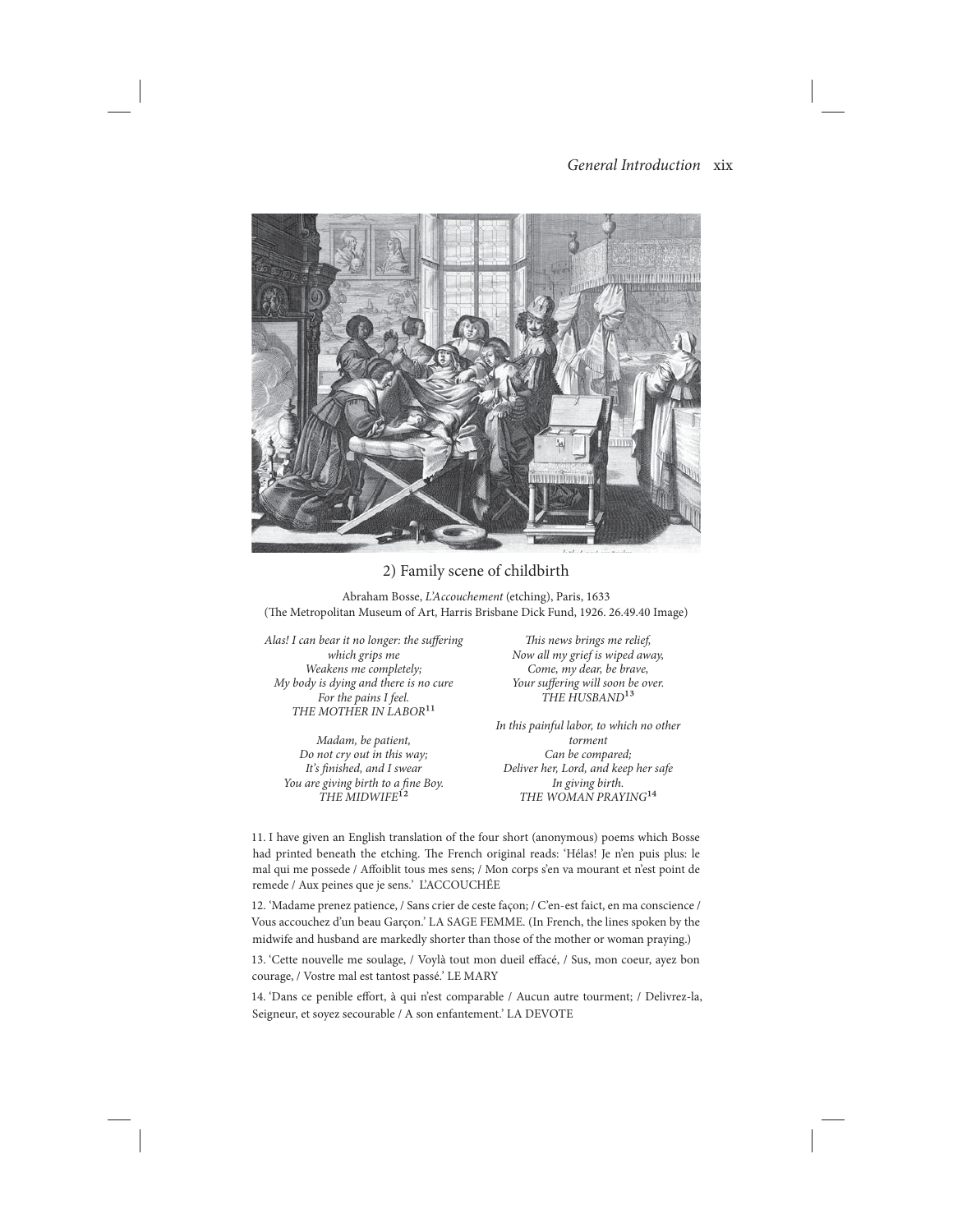## xx *General Introduction*

was not, however, until 1650–1700 that the rise of the male-midwife or obstetric surgeon began to challenge the midwife's traditional role as the medical attendant at normal, uncomplicated births.<sup>15</sup> Similarly, it was not until the development of the microscope in the late seventeenth century that such fundamental discoveries as the existence of the ova and of the spermatozoa were made, which would gradually change key assumptions about the nature of generation. These significant developments lie beyond the temporal scope of the present volume,<sup>16</sup> but the preceding period leaves us with a different question. If the medical treatises in French on pregnancy and childbirth from the mid-sixteenth to the mid-seventeenth centuries were written by male authors, to what extent do they nonetheless find space for 'the other voice', that voice of protest raised in favor of women?

## *The 'Other Voice' in Male-Authored Treatises*

The history of the emergence of the male surgeon specialized in childbirth, whose advent was often to reduce the laboring mother to a literally supine role, came to be traditionally presented as the heroic triumph of male skill over nature.<sup>17</sup> In such narratives, the woman risked being anonymized and relegated to the passive role of the vehicle from which the expert surgeon would seek to extract the child. It is true that authors of such accounts, including the most celebrated French obstetrician of the later seventeenth century, François Mauriceau, might express compassion for the women they treated,<sup>18</sup>

<sup>15.</sup> On the rise of the male-midwife or specialist surgeon in England, see the study by A. Wilson, *The Making of Man-Midwifery: childbirth in England 1660–1770* (London: UCL Press, 1995). For the same phenomenon in France, see J. Gélis, *La Sage-femme ou le médecin. Une nouvelle conception de la vie* (Paris: Fayard, 1988).

<sup>16.</sup> I do, however, highlight several early indications — well before 1650 — of male surgeons or physicians attending normal births without any apparent controversy. (See 143.)

<sup>17.</sup> L. McTavish offers a full account of this development over the mid-seventeenth to earlyeighteenth centuries in France in *Childbirth and the Display of Authority in Early Modern France (*Aldershot: Ashgate, 2005)*.*

<sup>18.</sup> Notably the moving account of the death of his own sister in childbirth, recorded in his *Treatise on the Diseases of Pregnancy and Childbirth* [*Traité des maladies des femmes grosses et de celles qui sont accouchées*], first published in 1668. See the analysis of this episode by L. McTavish: *Childbirth and the Display of Authority in Early Modern France*, 155–157.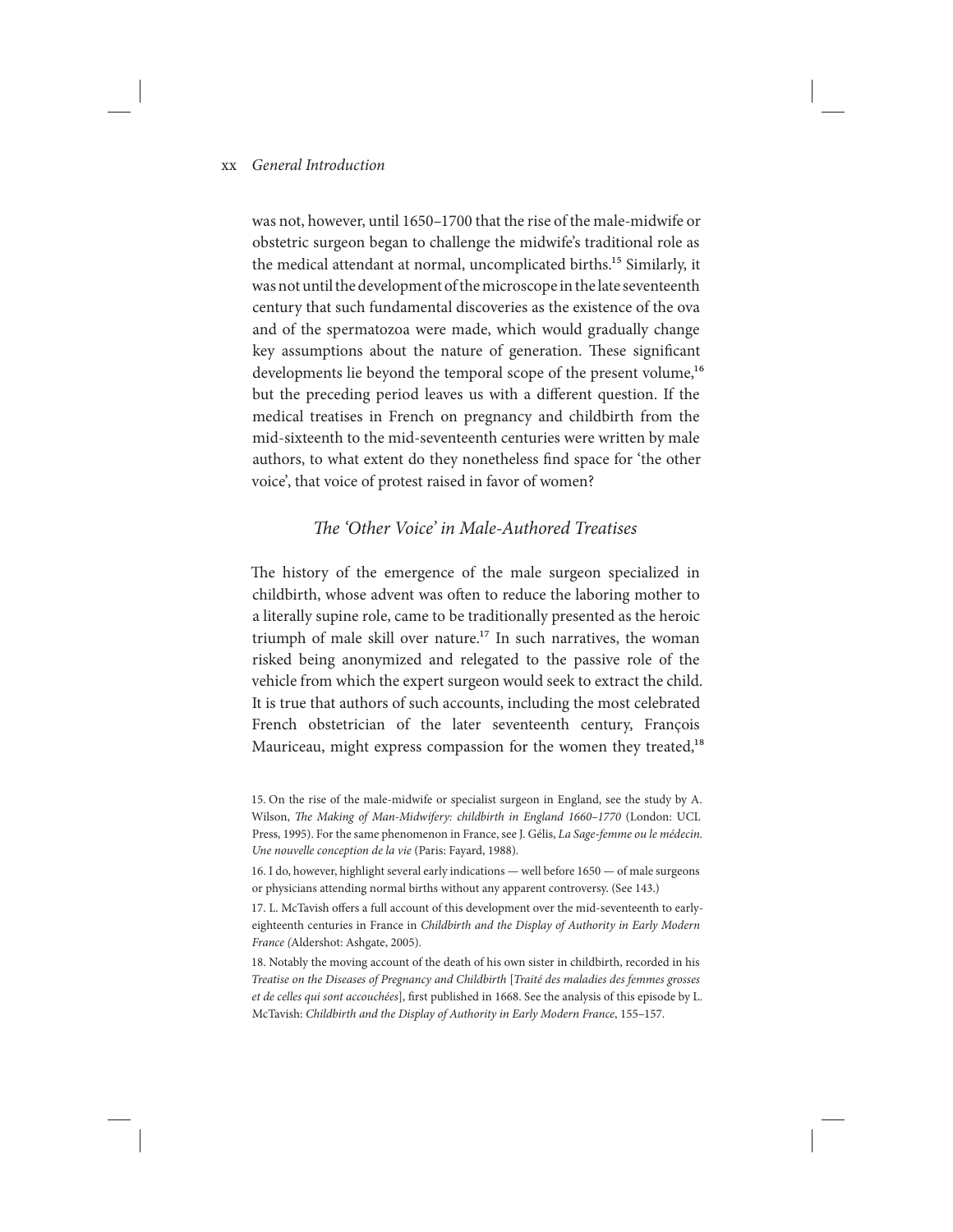but this was frequently counterbalanced, or outweighed, by the desire to promote their own achievements. A similar tension between professional male pride and pity for women's physical suffering is also present in many of the earlier birthing treatises, but I would suggest that prior to the rise to prominence of the male midwife (known in French as the *accoucheur*), French treatises more easily afforded space to what I shall identify as the 'other voice'.

In this volume, I have translated substantial sections of the works of five French authors, all of whom can be considered to merit the title 'caring' physicians or surgeons. In the introductions preceding each translation, I offer a more detailed overview of the authors in question, and of the works and their distinctive contribution to 'the other voice'. Here, I wish to draw attention to some of the most important common threads.

All five authors write because they are strongly motivated by a desire to save women from some of the worst horrors of pregnancy and childbirth, whether through their advocacy of particular techniques or operations, or through explanations of the principles of good care. François Rousset, physician to the Duke of Savoy and a lone voice in defending the viability of cesareans on living women, ascribes his desire to publish his work in 1581 to the need to change what he has witnessed:

Above all, I have been led to do this by the pitiful sight of the agonies, helplessness, prayers and pitiful looks of those poor creatures who are so tortured, and cry murder, as they appeal only to us, begging with clasped hands for such help as we may be able to give them.<sup>19</sup>

Jacques Duval, a physician in Rouen, published a work in 1612 that combined a sensational report of his involvement in a case of transsexual identity with a treatise on generation, pregnancy and birth. Like Rousset, he affirms that one of his main reasons for writing was to prevent the agonies and deaths of mothers and newborn infants. His resolve sprang partly from his personal experience of losing his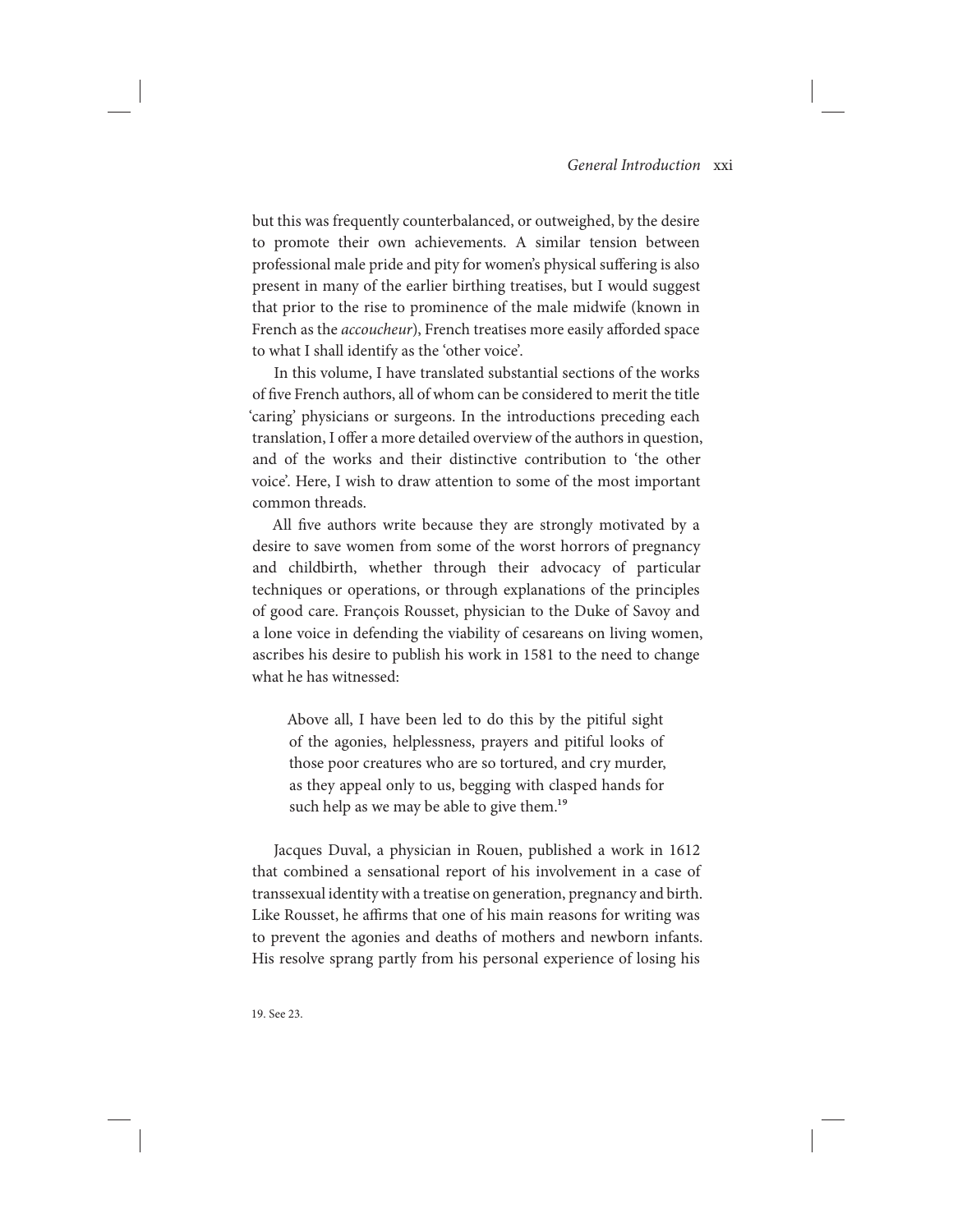## xxii *General Introduction*

first wife after an obstructed labor,<sup>20</sup> and partly from his conviction that poorly instructed midwives in Rouen were responsible for the deaths of some 500 newborns a year.<sup>21</sup> Jacques Guillemeau, the only surgeon in the company of the four physicians translated here, specifically entitles his volume of 1609 *On the Safe Delivery of Women*, and his treatise advises both on how to avert the causes of mortal danger to mother or infant (such as untreated hemorrhage in labor), but also, in a fascinatingly modern approach, on the benefits of medical attendants heeding the individual mother's temperament and the powers of nature.<sup>22</sup>

By devoting volumes to the medical health of women, the authors I have translated had cause to reflect more broadly on the nature of women. Rousset's and Guillemeau's comments are mainly confined to women's roles during pregnancy and childbirth, with both authors expressing sympathy and sometimes admiration for the parturient mother, and giving a nuanced evaluation of midwives according to their individual skills (a position shared by all these authors). Duval's work is distinctive in treating procreation in at least as much detail as pregnancy and childbirth. He praises both male and female sexual anatomy (chapter 2), but has distinctly more to say about women (chapters 7–15) than about men (chapters 5–6). However, the treatises by the slightly earlier Parisian physician, Jean Liebault, and his continuer (Lazare Pena), and by the last author I present, a seventeenth-century physician from Lyons, Louis de Serres, contain significant sections of praise for women which go beyond the immediate subject of childbearing. Both Liebault's *Three Books* 

#### 20. See 287.

21. See 248. On the training of midwives in this period, see Klairmont Lingo's analysis in her introduction to Bourgeois's *Observations* (Klairmont Lingo and O'Hara), which gives a very full overview of developments in Paris from the Middle Ages to the mid-seventeenth century. However, other urban centers, such as Rouen, lagged behind the capital in terms of their organization. The broader context of women's roles in all fields of medical work in this period is the subject of S. Broomhall's monograph *Women's Medical Work in Early Modern France* (Manchester: Manchester University Press, 2004). On the development of male (as well as female) medical roles over this same period, see also L. Brockliss and C. Jones, *The Medical World of Early Modern France* (Oxford: Clarendon Press, 1997).

22. It is tempting, even if only partly accurate, to see Guillemeau as an early advocate of some of the 'gentle birth' or 'natural birth' philosophies and practices of the later-twentieth century, such as those pioneered by Michel Odent.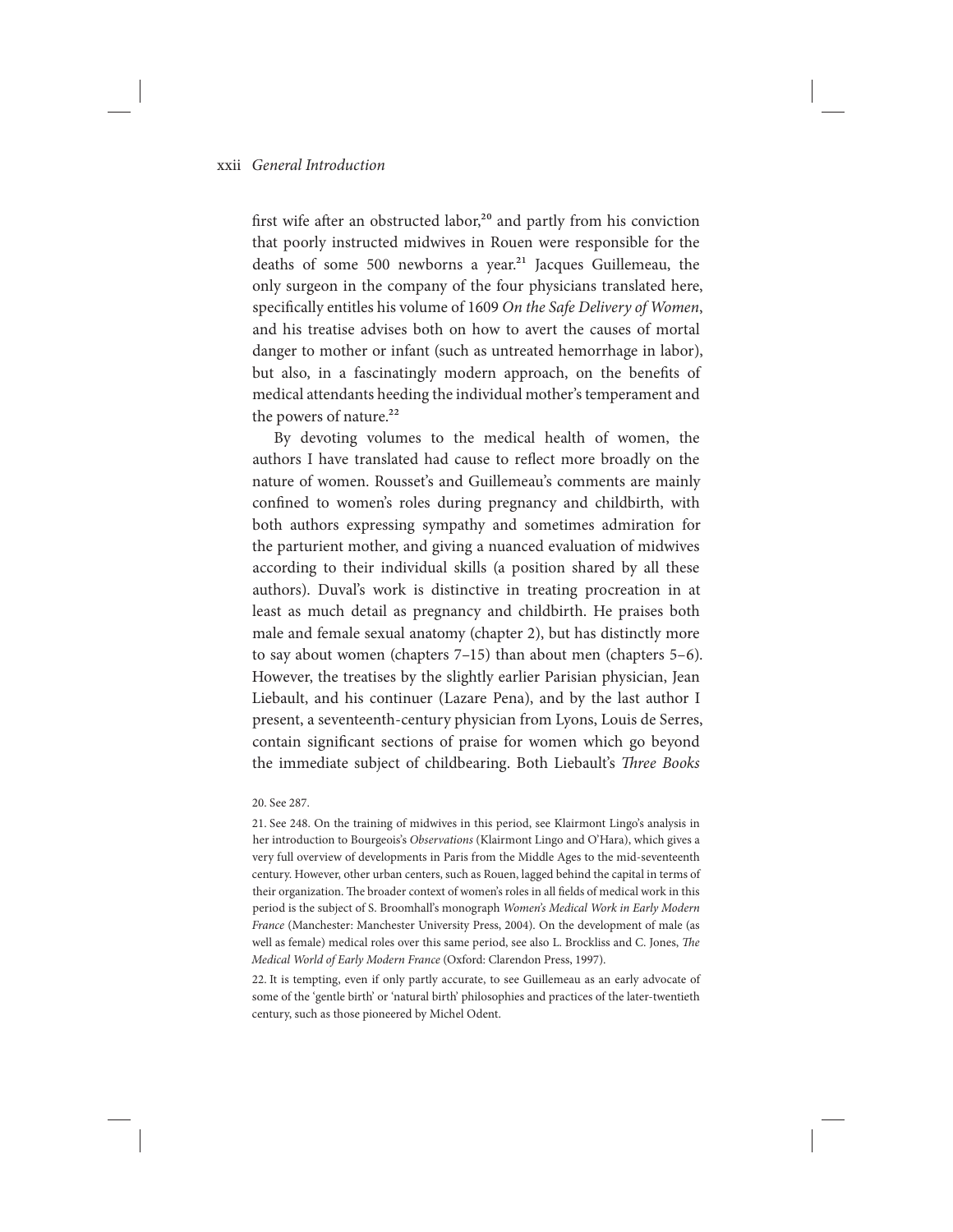*Dealing with the Infirmities and Illnesses of Women* (1582, revised and expanded by Pena in 1609) and de Serres's *Treatise on the Nature, Causes, Signs and Remedies concerning Failures to Conceive, and Sterility among Women* (1625) are indebted to the Italian neoplatonic tradition, which celebrated woman's dignity and civilizing influence. Silently drawing on one key Italian source, the humanist physician Marinelli,<sup>23</sup> Liebault praises the distinctive nature of the female sexual anatomy, while Pena goes much further in his praise of women's beauty and their power to allure men, concluding:

All these wonders together teach us that woman is one of the great miracles of Nature, and a subject in which philosophy finds more to study than in all the other things in creation.<sup>24</sup>

Louis de Serres's defence of women appears initially to be rooted in a more practical concern, the consolation and encouragement of women not yet able to bear an heir. Yet in chapter III of his work, which purports to discuss 'whether women who bear only daughters should be called sterile?', he engages in a familiar but extraordinarily wide-ranging *pro et contra* debate on the equality of women, including their ability to hold temporal power, their part in the Christian mysteries of creation and redemption, and the Christian doctrine on their nature in the afterlife. His clear affirmation that to bear female children is in no way to be considered a form of sterility is one of the most resounding and unexpected examples of how early modern birthing treatises in French afforded space to the 'other voice'.

We should, nonetheless, not be overly surprised that medical texts make a contribution to the later-sixteenth-century reworking of the '*querelle des femmes'*. If the commonplaces and general ramifications of the debate had been explored, above all in works of

<sup>23.</sup> For a detailed discussion of Liebault's use of Marinelli, see 67-68. It should be noted that Giovanni Marinelli's daughter, Lucrezia Marinella, was herself an influential advocate of women's standing in her treatise *Nobiltà e eccellenza delle donne, coi difetti et mancamenti degli uomoni*, published in Venice in 1600 (translated into English and edited by A. Dunhill, with an introduction by L. Panizza: *The Nobility and Excellence of Women and the Defects and Vices of Men*, Chicago: Chicago University Press, 1999). 24. See 87.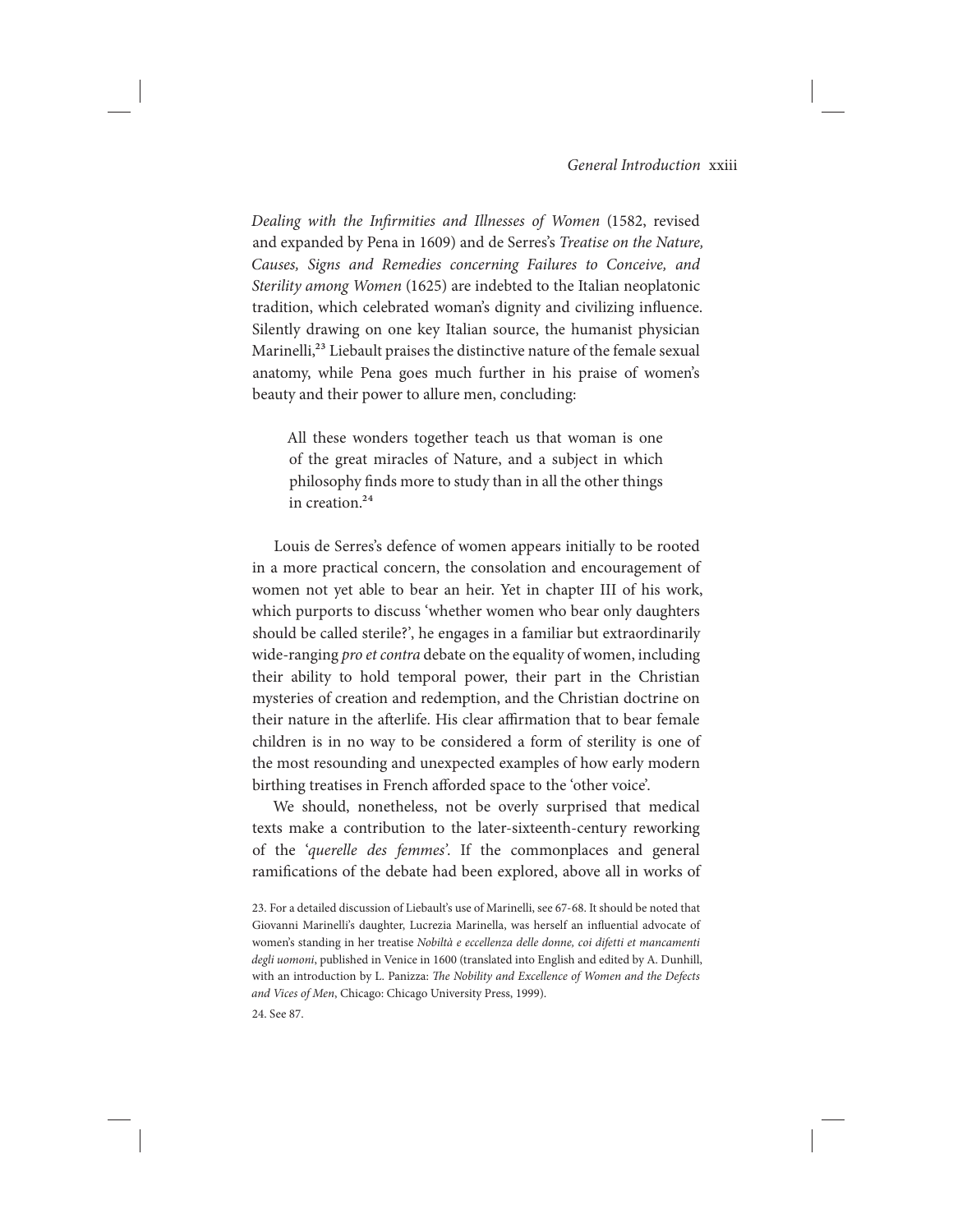## xxiv *General Introduction*

literature and treatises such as Agrippa's seminal *Declamation on the Preeminence and Nobility of the Female Sex* (1529)<sup>25</sup> in the earlier part of the century, the increasing acceptance of a number of anatomical discoveries and revised theories affecting the medical perception of the female sex meant that by 1600, as Maclean concludes, 'many doctors are convinced that the notion of woman has changed, and that by the removal of the taint of imperfection she has attained a new dignity.'26 Most critically, woman is rarely still held to be a monster or mistake of nature, an imperfect man; instead, she is believed to be equally perfect in her own sex. It follows that by the end of the century, female discharges, notably the menses, are thus conceived — when regular — as a harmless excrement rather than inherently noxious; and the existence and efficacy of female 'seed' are now rarely doubted.

Hence we can agree with Maclean's assertion that it is 'possible to argue that there is a feminist movement in the medical spheres, where in theology there is little evidence of one'.<sup>27</sup> However, he rightly reminds us of the twists and turns these debates took, and particularly of the general reluctance among most physicians to accept women as equal to men in the workings of the mind and passions. Precisely because of the specificity of their bodily organs (notably the uterus) and the balance of their humoral temperament, they were still often depicted as intellectually inferior, their minds subject to the forces of the emotions and the imagination.<sup>28</sup> Although none of the five authors presented in this volume radically challenges conventional views of male/female difference in the way Pomata has shown the Spanish author Oliva Sabuco to do in *The True Medicine* of 1587,<sup>29</sup> Liebault (and his continuer, Pena) and de Serres argue explicitly

27. *The Renaissance Notion of Woman*, 29.

28. Note, however, that in the section of her introduction to Bourgeois's *Observations* treating 'Bourgeois and the Querelle des femmes', Klairmont Lingo argues convincingly that Bourgeois makes the case for women being able to control their emotional state through the exercise of their mental faculties.

29. Pomata argues that Oliva Sabuco (or the author writing under Oliva Sabuco's name) 'put deeply into question the axiom that was the cornerstone of woman's inferiority — the

<sup>25.</sup> See the translation and critical edition by A. Rabil, *Henricus Cornelius Agrippa: Declamation on the Preeminence and Nobility of the Female Sex* (Chicago: University of Chicago Press, 1996).

<sup>26.</sup> *The Renaissance Notion of Woman*, 44.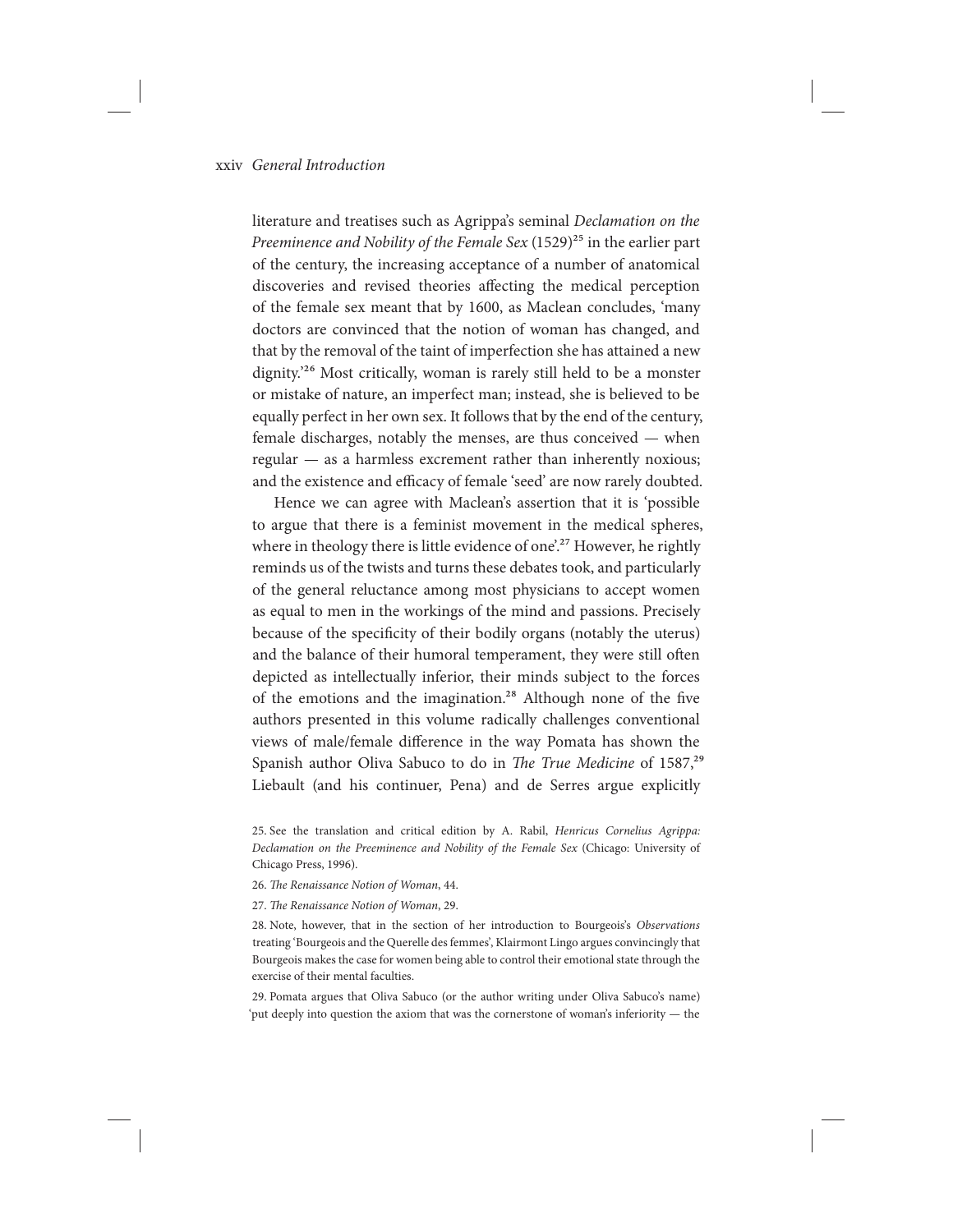against misogynist stereotypes. Their celebration of women's physical and mental powers provides significant examples of the 'other voice' being raised in defence of women in a medical context.

I have found no evidence that the five authors translated in this volume were personally acquainted with each other, although it is possible that Liebault's and Guillemeau's activities overlapped in Paris. However, there is evidence that they had some familiarity with each other's writings.<sup>30</sup> In addition, they can be seen to share a commitment to the general principle of defending and improving the medical care of women and infants in childbirth through the circulation of knowledge in the vernacular. In this, they are indeed representative of a professional, masculine 'other voice', which should be read alongside the exceptional contribution by the one professional woman writer, the midwife Louise Bourgeois.<sup>31</sup> On many key aspects of obstetrical care, the five authors are readily in agreement, such as the importance of diet and regimen throughout pregnancy to prepare the mother for an easier labor, or the need for the medical attendants to encourage the mother and offer psychological as well as physical support throughout the delivery. Yet there are some differences, indicative both of evolving medical debates and of the writers' individual commitments to continue to search for the best practices.32 I shall conclude this general introduction with comments on the significance of two such divergences.

First, as indicated above, there is a very sharp dissension between advocates and opponents of cesareans on living women. Rousset and Duval fall into the former camp, whereas Guillemeau refuses to subscribe to their arguments.<sup>33</sup> That Rousset and Duval ultimately won the day, in the light of subsequent medical history, is less important

centrality of blood and of innate heat' (*The True Medicine*, 63), thus undercutting the conventional measure by which women could be judged inferior to men.

<sup>30.</sup> In the material in this volume, for example, Liebault cites Rousset (74), Guillemeau alludes to him (214), and Duval cites Liebault (251) and draws extensively on him.

<sup>31.</sup> On Bourgeois's subtle presentation of midwives as at once needing to learn from surgeons and physicians, yet on occasion more skilful than inept or arrogant male practitioners, see Klairmont Lingo's section 'Authorizing the Text' in her introduction to Bourgeois's *Observations* (Klairmont Lingo and O'Hara).

<sup>32.</sup> See the Table (xxviii) detailing the treatment of key subjects by the five authors. 33. See 214 and 287.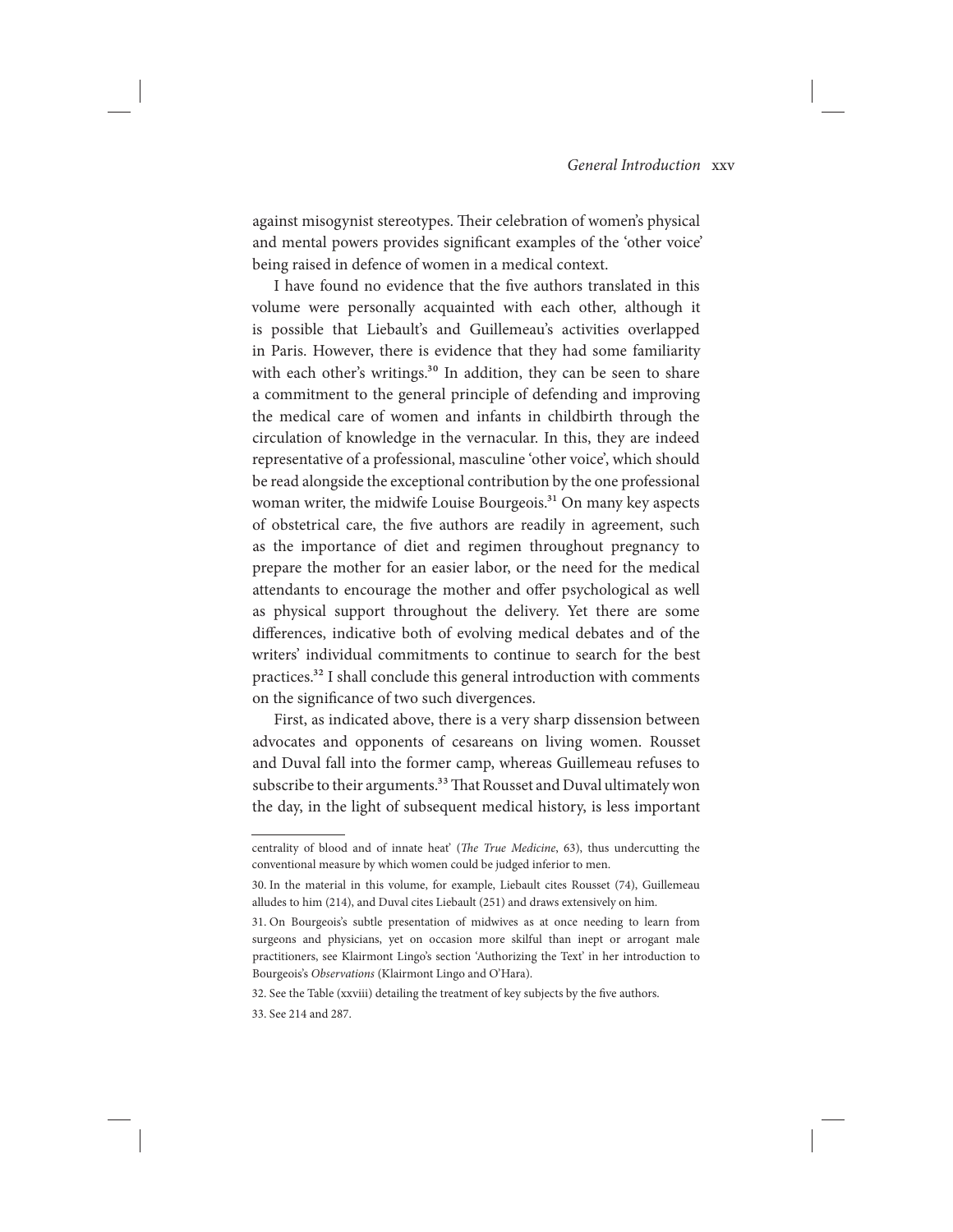### xxvi *General Introduction*



## 3) Birthing chair

 Eucharius Rösslin, *Des divers travaulx et enfantemens des femmes*, Paris, 1539 (Library of Royal College of Obstetricians and Gynaecologists, London)

than the fact that both sides vigorously defend the positions they espouse because of their deep-rooted concern to recommend the best care for a woman struggling to deliver her child.

Less immediately divisive, yet suggestive of fierce debates to follow, are the comments of three of the authors concerning the best position for an unobstructed delivery. Liebault inclines, in 1582, for the traditional birthing chair because, as a physician with a keen interest in anatomy, he believes it favors easier dilation; nonetheless, he permits the woman to choose to deliver lying on a bed if she will 'be more at [her] ease'.<sup>34</sup> Guillemeau, writing in 1609, is equally liberal in recording that the woman should have a choice of positions, enumerating standing, sitting, kneeling or lying, before he

34. See 118.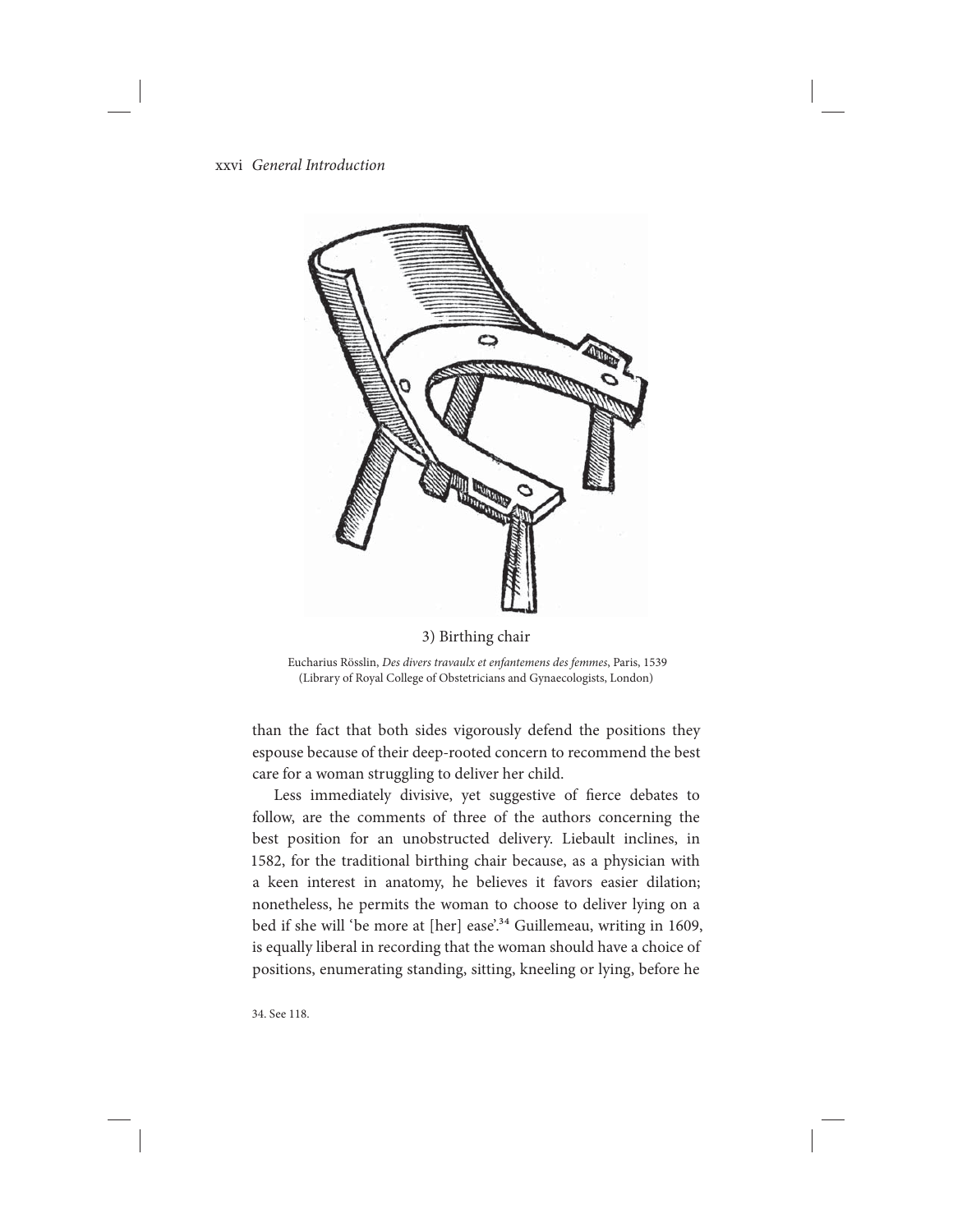expresses his own preference: 'But the best and safest way for them to give birth is in bed (this is what I advise).'35 We might assume that this recommendation was in part explained by the fact that he had obtained most of his professional experience as a surgeon summoned to difficult deliveries, were it not for the fact that it closely accords with the advice of the midwife Louise Bourgeois. Bourgeois also allows the woman to move around and adopt the position of her choice, but concludes that for uncomplicated labors, which do not last too long, the woman will be more comfortable in bed. Only in the case of difficult protracted labors does she recommend that the woman would be aided by adopting a standing or sitting position so that the weight of the child (i.e. gravity) aids the delivery.<sup>36</sup> Duval's advice, three years later in 1612, is far closer to Liebault's, again based on anatomical observations: a preference for a standing or seated position, with some use of kneeling to encourage the woman to bear down through contractions. He reserves delivery on a bed for cases when 'a woman is so weak that she cannot remain in a sitting position<sup>'37</sup>

These divergences were to be at the center of major changes in childbirth in France over the course of the next century, yet Liebault, Guillemeau and Duval, while advocating different practices, still respect the need to suit the physician's or surgeon's preferences to the wishes and physical state of each mother. The expression of concern for women as individuals is as central to the distinctive 'other voice' of these caring physicians and surgeon as it is to that of the midwife Bourgeois.

35. See 195. 36. See *Diverse Observations*, O'Hara and Klairmont Lingo, I. 10. 37. See 272.